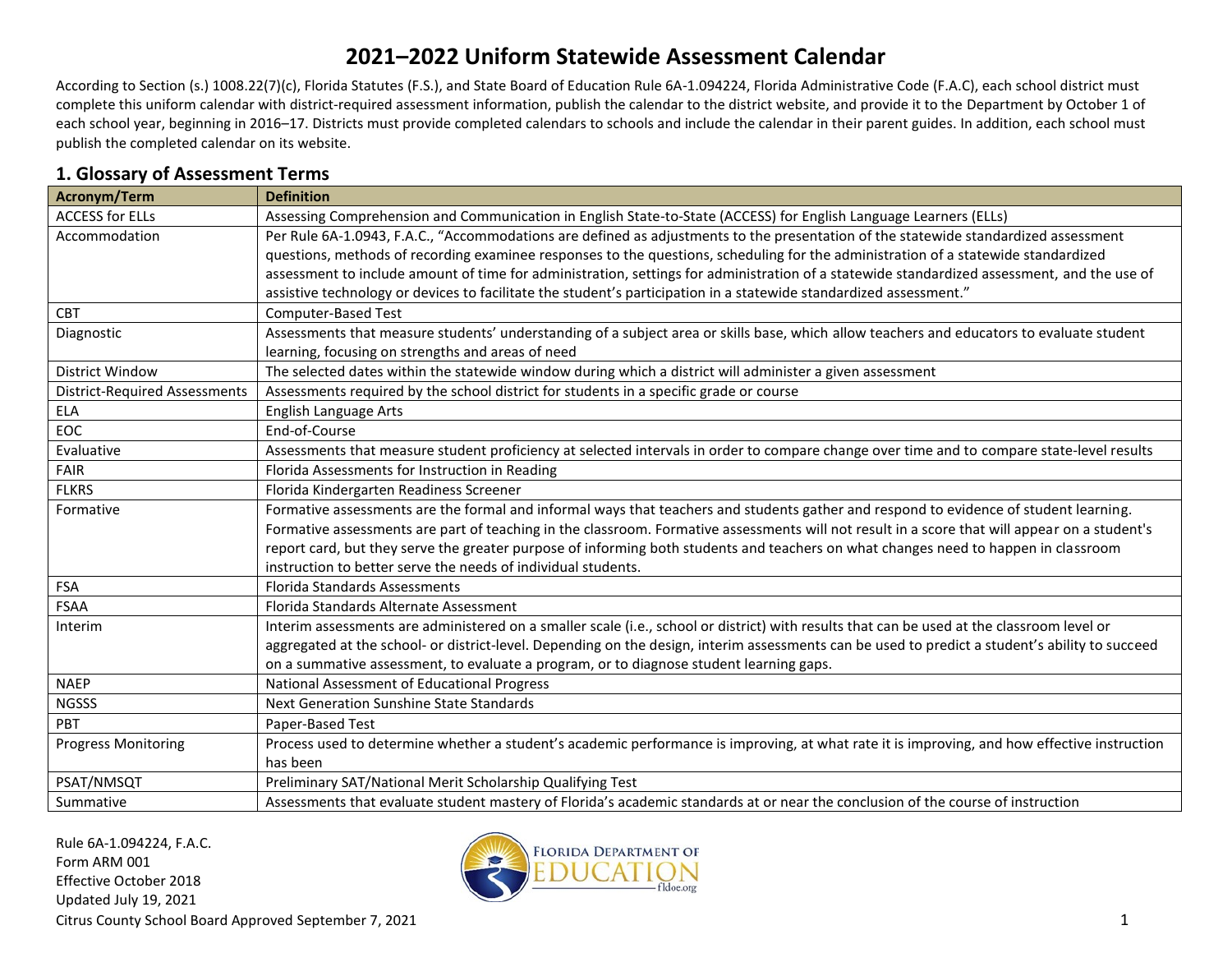| Acronym/Term            | <b>Definition</b>                                                                                                                               |
|-------------------------|-------------------------------------------------------------------------------------------------------------------------------------------------|
| Statewide, Standardized | All assessments required by s. 1008.22, F.S.                                                                                                    |
| Assessments             |                                                                                                                                                 |
| Statewide Window        | The range of dates during which districts and/or schools may choose to administer a given assessment                                            |
| <b>Testing Time</b>     | The amount of time individual students are each given to respond to test items on each test                                                     |
| VAM                     | A Value-Added Model (VAM) is used by some school districts as part of their educator evaluation system. It is also used in the approval process |
|                         | for teacher preparation programs and as part of the criteria to extend an educator's temporary teaching certificate.                            |
| <b>VPK</b>              | Florida's Voluntary Prekindergarten Education Program                                                                                           |

### **2. Test, Type, and Purpose/Use**

| <b>Test</b>                   | <b>Type</b>                    | <b>Purpose/Required Use</b>                                        | <b>Statutory Authority/Required Use Citation</b> |
|-------------------------------|--------------------------------|--------------------------------------------------------------------|--------------------------------------------------|
| <b>ACCESS for ELLs</b>        | Diagnostic                     | Measure English language acquisition of ELLs                       | s. 1003.56, F.S.                                 |
| Alternate ACCESS for          | Diagnostic                     | Measure English language acquisition of ELLs with significant      | Rule 6A-6.0902, F.A.C.                           |
| <b>ELLs</b>                   |                                | cognitive disabilities                                             | Rule 6A-6.09021, F.A.C.                          |
|                               |                                |                                                                    | Rule 6A-6.0903, F.A.C.                           |
| <b>District Data Source</b>   | Summative                      | Evaluate student mastery of Florida's academic standards in        | s. 1012.34 (3)(a), F.S.                          |
| <b>Assessment</b>             |                                | elementary art, elementary music, and elementary PE; measure       |                                                  |
|                               |                                | student proficiency of standards and evaluate student              |                                                  |
|                               |                                | performance for teacher evaluation.                                |                                                  |
| <b>District Formative</b>     | Formative                      | Monitor student's mastery of the Florida's academic standards      |                                                  |
| <b>Assessment</b>             |                                | throughout instruction and inform both students and teachers on    |                                                  |
|                               |                                | what changes need to happen in classroom instruction and           |                                                  |
|                               |                                | identify learning gaps to better serve the needs of individual     |                                                  |
|                               |                                | students.                                                          |                                                  |
| <b>ELA Portfolio</b>          | Summative & Formative          | Monitor and evaluate student's mastery of the Florida's academic   | s. $1008.25(6)(b)(4)$ , F.S.                     |
|                               |                                | standards and inform both students and teachers on what changes    |                                                  |
|                               |                                | need to happen in classroom instruction and identify learning gaps |                                                  |
|                               |                                | to better serve the needs of individual students; serves as a Good |                                                  |
|                               |                                | Cause exemption to the 3rd grade promotion requirement             |                                                  |
| <b>End of Term</b>            | Summative                      | Evaluate student mastery of Florida's academic standards; inform   | s. 1012.34 (3)(a), F.S.                          |
| <b>Assessment (EOT)/Final</b> |                                | instruction and evaluate student performance for teacher           |                                                  |
|                               |                                | evaluation                                                         |                                                  |
| <b>FAIR</b>                   | Diagnostic/Progress Monitoring | Provides general estimates of students' reading ability/monitors   | s. 1008.25(4), F.S.                              |
|                               |                                | students' progress toward meeting grade-level skills in reading    |                                                  |
| <b>FLKRS</b>                  | Diagnostic/Progress Monitoring | Determine readiness for kindergarten; used to calculate VPK        | s. 1002.69, F.S.                                 |
|                               |                                | Provider Kindergarten Readiness Rates                              | Rule 6M-8.601, F.A.C.                            |
| <b>FSA</b>                    | Summative                      | Purpose: Measure student achievement of Florida's academic         | s. 1002.38, F.S.                                 |
| <b>FSAA</b>                   | Summative                      | standards (Florida Standards, Next Generation Sunshine State       | s. 1003.4156, F.S.                               |

Rule 6A-1.094224, F.A.C. Form ARM 001 Effective October 2018 Updated July 19, 2021 Citrus County School Board Approved September 7, 2021 2

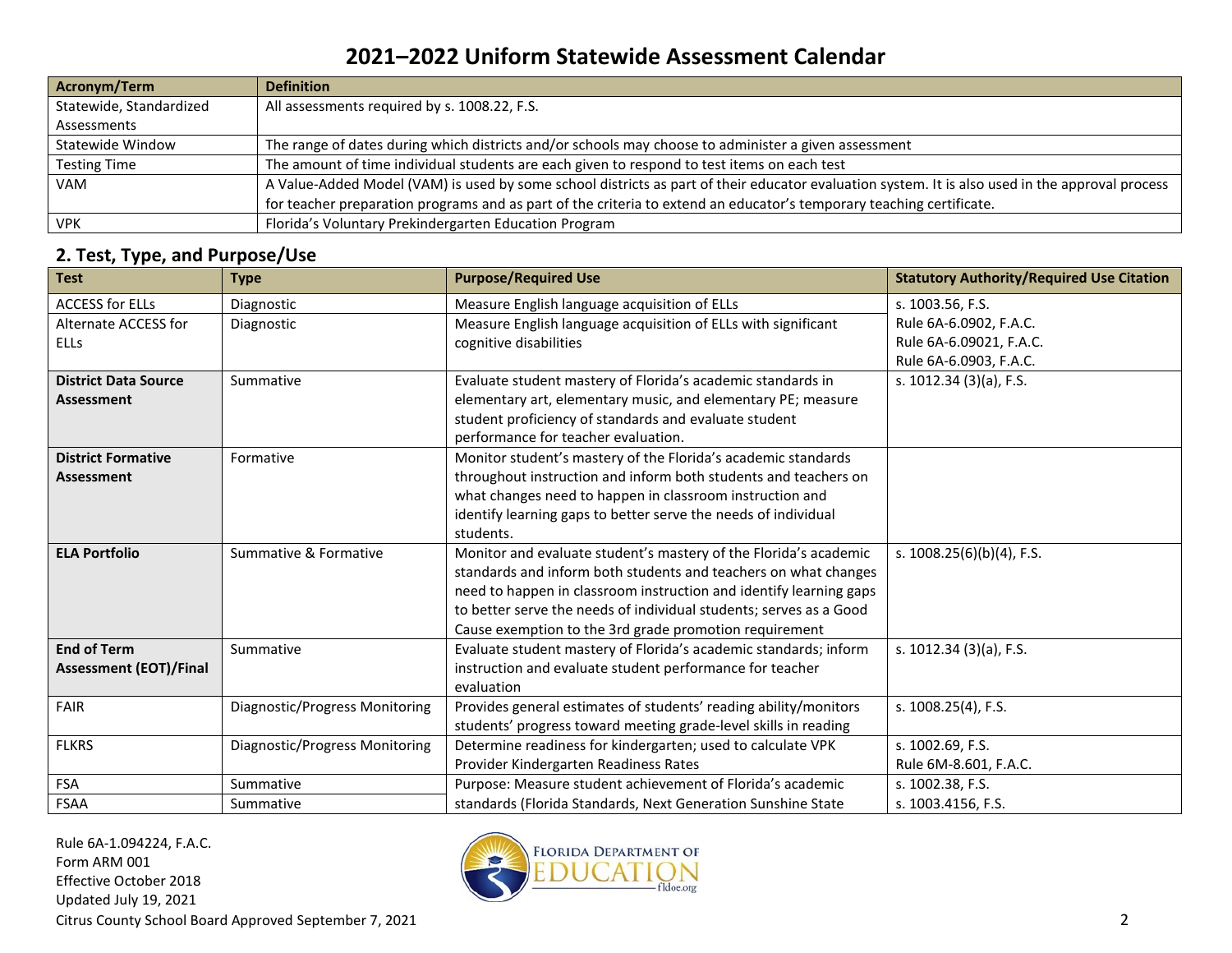| <b>Test</b>                     | <b>Type</b>                | <b>Purpose/Required Use</b>                                          | <b>Statutory Authority/Required Use Citation</b> |
|---------------------------------|----------------------------|----------------------------------------------------------------------|--------------------------------------------------|
| <b>NGSSS EOC</b>                | Summative                  | Standards) and evaluate student performance for teacher              | s. 1003.4282, F.S.                               |
| Statewide Science               | Summative                  | evaluation                                                           | s. 1004.04, F.S.                                 |
| Assessment                      |                            | Required uses: third grade retention; high school standard           | s. 1004.85, F.S.                                 |
|                                 |                            | diploma; EOC assessments as 30% of course grade; school grades;      | s. 1008.22, F.S.                                 |
|                                 |                            | school improvement rating; district grades; differentiated           | s. 1008.25, F.S.                                 |
|                                 |                            | accountability; VAM; scholar designation; Credit Acceleration        | s. 1008.33, F.S.                                 |
|                                 |                            | Program; school improvement plans; school, district, state, and      | s. 1008.34, F.S.                                 |
|                                 |                            | federal reporting                                                    | s. 1008.341, F.S.                                |
|                                 |                            |                                                                      | s. 1012.34, F.S.                                 |
|                                 |                            |                                                                      | s. 1012.56, F.S.                                 |
|                                 |                            |                                                                      | Rule 6A-1.09422, F.A.C.                          |
|                                 |                            |                                                                      | Rule 6A-1.094221, F.A.C.                         |
|                                 |                            |                                                                      | Rule 6A-1.094222, F.A.C.                         |
|                                 |                            |                                                                      | Rule 6A-1.0943, F.A.C.                           |
|                                 |                            |                                                                      | Rule 6A-1.09432, F.A.C.                          |
|                                 |                            |                                                                      | Rule 6A-1.09981, F.A.C.                          |
|                                 |                            |                                                                      | Rule 6A-1.099811, F.A.C.                         |
|                                 |                            |                                                                      | Rule 6A-1.099822, F.A.C.                         |
|                                 |                            |                                                                      | Rule 6A-5.0411, F.A.C.                           |
| <b>IReady Diagnostic</b>        | Diagnostic & Interim       | Provide diagnostic and interim data regarding students' abilities in | s.1008.25(6)(b)(4), F.S.; Cares Act              |
| <b>Assessment</b>               |                            | reading and math; diagnose learning gaps and guide instruction;      | s. 1012.34 (3)(a), F.S.                          |
|                                 |                            | evaluate student performance for teacher evaluation; also as a       |                                                  |
|                                 |                            | Good Cause exemption/3rd grade promotion requirement                 |                                                  |
| <b>Kindergarten Skills Card</b> | <b>Progress Monitoring</b> | Monitors whether a student's academic performance is improving,      | s.1008.25(2)(a), F.S.                            |
|                                 |                            | at what rate it is improving, and effectiveness of instruction.      |                                                  |
| <b>NAEP</b>                     | Evaluative                 | Measure student performance for comparison among state and           | s. 1008.22, F.S.                                 |
|                                 |                            | national populations over time                                       |                                                  |
| PreACT                          | Summative                  | Inform course placement                                              | s. 1007.35, F.S.                                 |
| PSAT/NMSQT                      | Summative                  | Inform course placement; may serve as a math comparative score       | s. 1007.35, F.S.                                 |
|                                 |                            | to meet graduation requirement                                       | s. 1003.4282, F.S.                               |
| <b>USA TestPrep</b>             | Diagnostic & Interim       | Measure mastery of grade level standards; provides diagnostic,       | Cares Act                                        |
|                                 |                            | progress monitoring, and universal screening data.                   |                                                  |

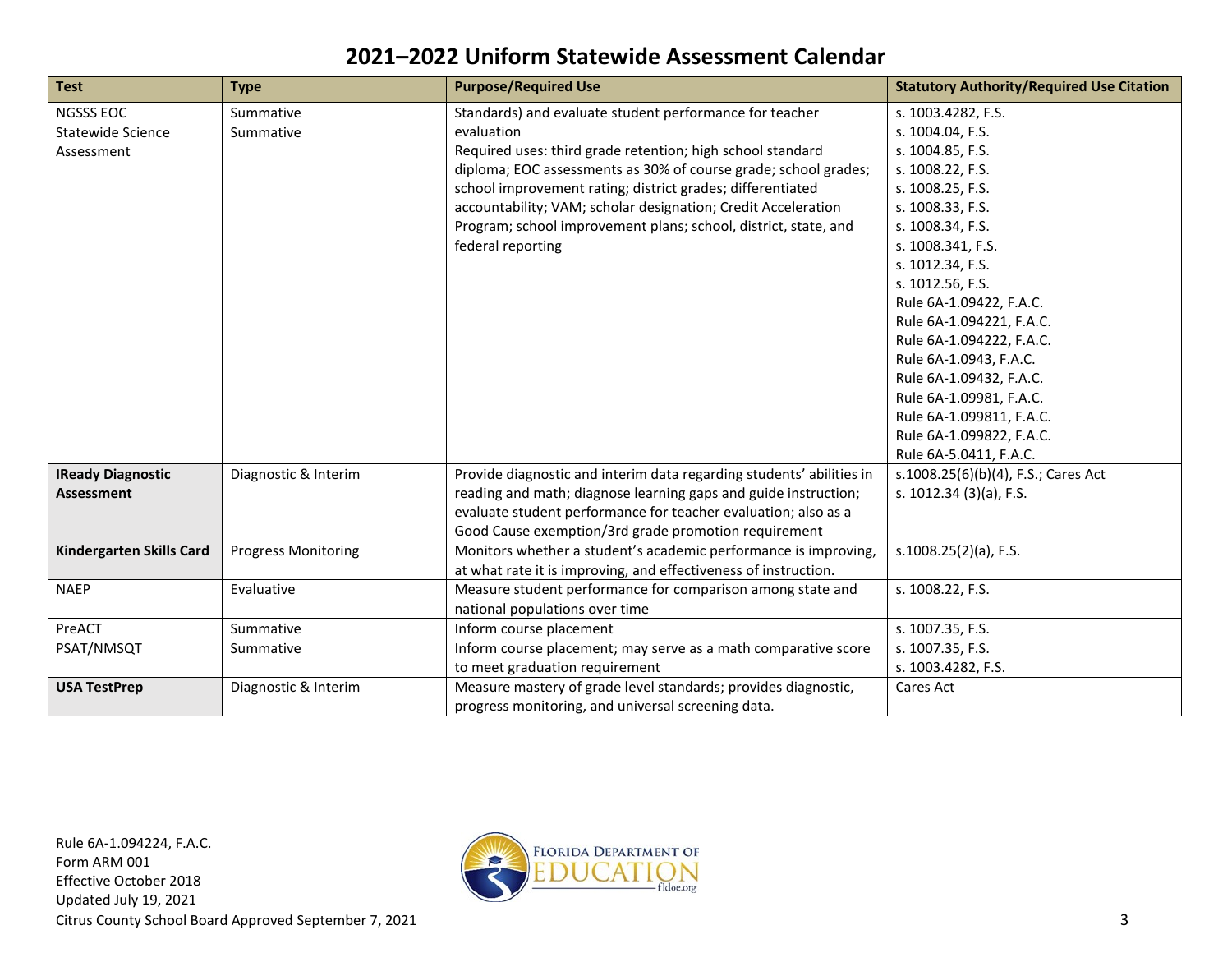#### **3. Required Statewide Assessments**

The following assessments are required for students as indicated in the Students to Be Tested column. Grey rows indicate duplicate assessment windows (e.g., EOCs), assessments that take the place of another assessment, or assessments that do not have a specified testing time.

| <b>Assessment</b>                                               | <b>Students to Be Tested</b>                                                                                                                                                | <b>Statewide Window</b>                                                                              | <b>District Window</b>                           | <b>Mode</b>      | <b>Testing Time</b>      | <b>Results Expected</b>                  |
|-----------------------------------------------------------------|-----------------------------------------------------------------------------------------------------------------------------------------------------------------------------|------------------------------------------------------------------------------------------------------|--------------------------------------------------|------------------|--------------------------|------------------------------------------|
| <b>FLKRS</b>                                                    | Kindergarten                                                                                                                                                                | July 12-October 15                                                                                   | August 10-September 21                           | CBT <sup>1</sup> | 15-20 minutes            | Immediately following<br>test completion |
| FSAA-Datafolio <sup>4</sup>                                     | Grades 3-10 ELA<br>(Reading & Writing);<br>Grades 3-8 Mathematics;<br>Grades 5 & 8 Science; and<br>Algebra 1, Biology 1,<br>Civics, Geometry, & U.S.<br><b>History EOCs</b> | <b>Collection Period 1:</b><br><b>Collection Period 1:</b><br>September-October<br>September-October |                                                  | <b>PBT</b>       | Varies/Untimed           | June 2022                                |
| FSA Algebra 1 and<br>Geometry EOC<br>assessments                | Students enrolled in<br>associated courses                                                                                                                                  | September 13-October 15                                                                              | September 13-October 15                          | CBT <sup>1</sup> | 180 minutes $2$          | October 2021                             |
| NGSSS Biology 1, Civics,<br>and U.S. History EOC<br>assessments | Students enrolled in<br>associated courses                                                                                                                                  | September 13-October 15                                                                              | September 13-October 15                          | CBT <sup>1</sup> | 160 minutes <sup>3</sup> | October 2021                             |
| Florida Civic Literacy<br>Exam (FCLE)                           | Students enrolled in a<br>U.S. Government course                                                                                                                            | October 25-December 17<br>(tentative)                                                                | October 25-December 17<br>(tentative)            | <b>CBT</b>       | 160 minutes              | Immediately following<br>test completion |
| FSAA-Datafolio <sup>4</sup>                                     | Grades 3-10 ELA<br>(Reading & Writing);<br>Grades 3-8 Mathematics;<br>Grades 5 & 8 Science; and<br>Algebra 1, Biology 1,<br>Civics, Geometry, & U.S.<br><b>History EOCs</b> | <b>Collection Period 2:</b><br>November-December                                                     | <b>Collection Period 2:</b><br>November-December | <b>PBT</b>       | Varies/Untimed           | <b>June 2022</b>                         |
| FSA Algebra 1 and<br>Geometry EOC<br>assessments                | Students enrolled in<br>associated courses                                                                                                                                  | November 29-December 17                                                                              | November 29-December 17                          | CBT <sup>1</sup> | 180 minutes $2$          | January 2022                             |
| NGSSS Biology 1, Civics,<br>and U.S. History EOC<br>assessments | Students enrolled in<br>associated courses                                                                                                                                  | November 29-December 17                                                                              | November 29-December 17                          | CBT <sup>1</sup> | 160 minutes $3$          | January 2022                             |

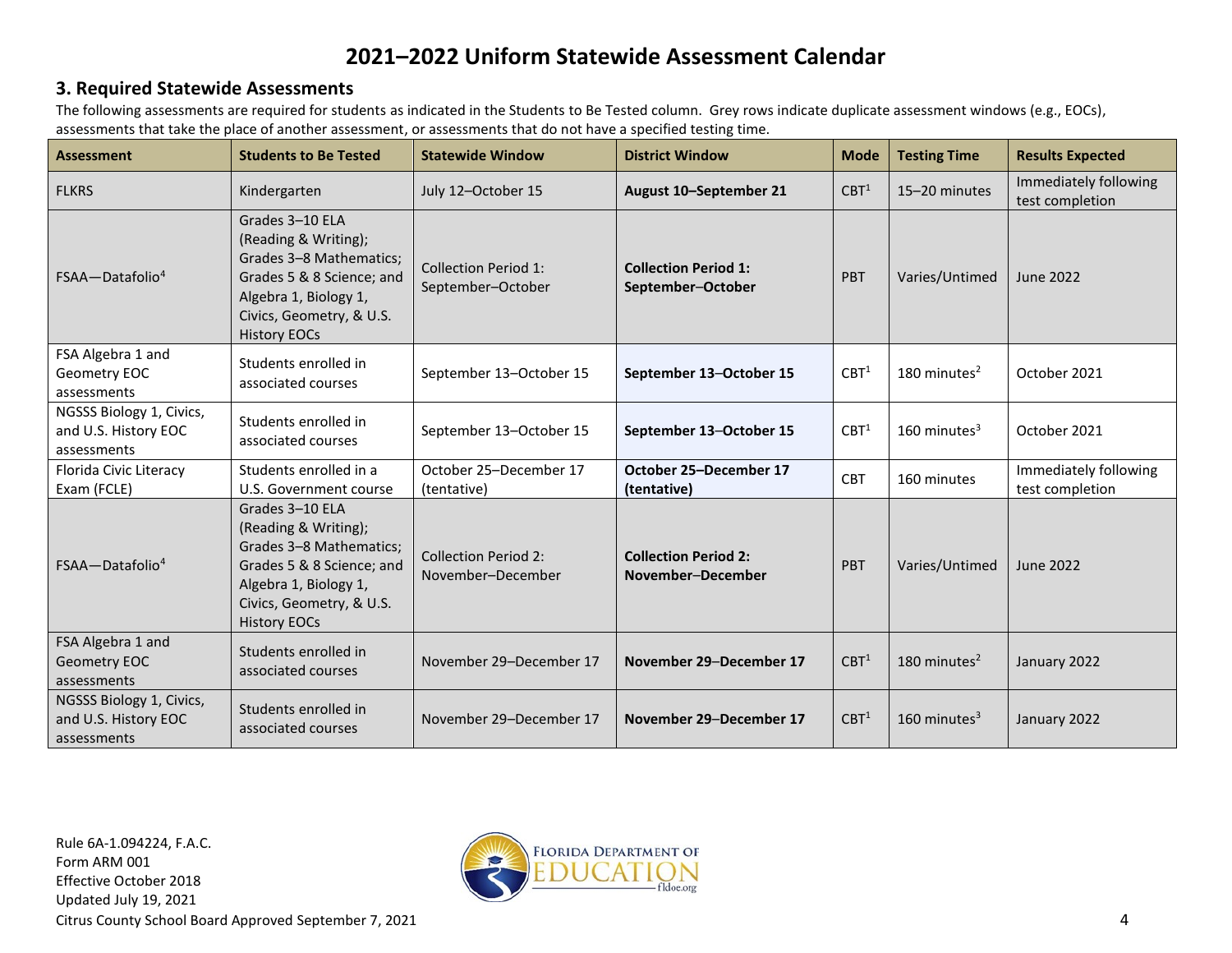| Assessment                         | <b>Students to Be Tested</b>                                                                                                                                                | <b>Statewide Window</b>                                                                    | <b>District Window</b>      | <b>Mode</b>      | <b>Testing Time</b>                                                         | <b>Results Expected</b>                  |
|------------------------------------|-----------------------------------------------------------------------------------------------------------------------------------------------------------------------------|--------------------------------------------------------------------------------------------|-----------------------------|------------------|-----------------------------------------------------------------------------|------------------------------------------|
| FSAA-Datafolio <sup>4</sup>        | Grades 3-10 ELA<br>(Reading & Writing);<br>Grades 3-8 Mathematics;<br>Grades 5 & 8 Science; and<br>Algebra 1, Biology 1,<br>Civics, Geometry, & U.S.<br><b>History EOCs</b> | Collection Period 3: March-<br><b>Collection Period 3: March-</b><br><b>April</b><br>April |                             | PBT              | Varies/Untimed                                                              | June 2022                                |
| FSAA-Performance Task <sup>5</sup> | Grades 3-8 ELA &<br>Mathematics; Grades 4-8<br>Writing; Grades 5 & 8<br>Science; and Civics EOC                                                                             | February 28-April 15<br>February 28-April 14                                               |                             | <b>PBT</b>       | Varies/Untimed                                                              | June 2022                                |
| ACT <sup>6</sup>                   | Grade 11 students in<br>districts that selected ACT                                                                                                                         | March 1, March 29, or April<br>19                                                          |                             | <b>CBT</b>       | 175 minutes                                                                 | 3-8 weeks after test<br>administration   |
| SAT <sup>6</sup>                   | Grade 11 students in<br>districts that selected SAT                                                                                                                         | March <sub>2</sub><br>March 2 or April 13                                                  |                             | <b>CBT</b>       | 180 minutes                                                                 | 2-4 weeks after test<br>administration   |
| FSAA-Performance Task <sup>5</sup> | Grades 9 & 10 ELA;<br>Grades 9 & 10 Writing;<br>and Algebra 1, Biology 1,<br>Geometry, and U.S.<br><b>History EOCs</b>                                                      | March 14-April 29<br>March 14-April 29                                                     |                             | PBT              | Varies/Untimed                                                              | <b>June 2022</b>                         |
| FSA ELA - Reading                  | Grade 3                                                                                                                                                                     | April 4-15                                                                                 | April 4-14                  | PBT              | 160 minutes                                                                 | May 2022                                 |
| FSA ELA - Writing                  | Grades 4-6                                                                                                                                                                  | April 4-15                                                                                 | April 4-14                  | PBT              | 120 minutes                                                                 | June 2022                                |
| FSA ELA - Writing                  | Grades 7-10                                                                                                                                                                 | April 4-15                                                                                 | April 4-14                  | CBT <sup>1</sup> | 120 minutes                                                                 | June 2022                                |
| <b>FCLE</b>                        | Students enrolled in a<br>U.S. Government course                                                                                                                            | April 11-May 27 (tentative)                                                                | April 11-May 27 (tentative) | CBT <sup>1</sup> | 160 minutes                                                                 | Immediately following<br>test completion |
| FSA ELA - Reading                  | Grades 4-6                                                                                                                                                                  | May 2-13                                                                                   | May 2-13                    | PBT              | Grades 4-5<br>Reading: 160<br>minutes<br>Grade 6<br>Reading: 170<br>minutes | June 2022                                |

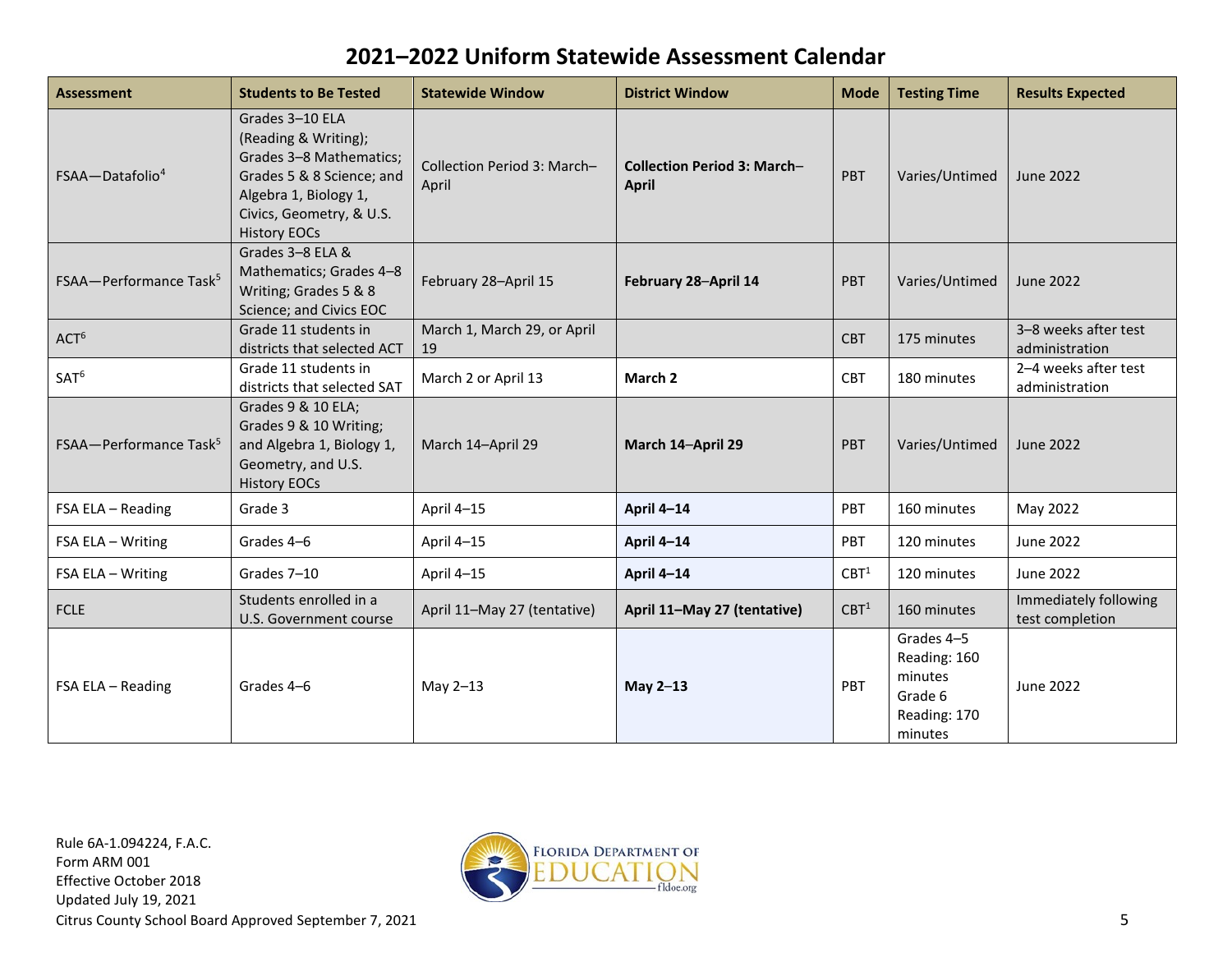| <b>Assessment</b>                                               | <b>Students to Be Tested</b>               | <b>Statewide Window</b> | <b>District Window</b> | <b>Mode</b>      | <b>Testing Time</b>                                                                 | <b>Results Expected</b> |
|-----------------------------------------------------------------|--------------------------------------------|-------------------------|------------------------|------------------|-------------------------------------------------------------------------------------|-------------------------|
| <b>FSA Mathematics</b>                                          | Grades 3-6                                 | May 2-13                | May $2-13$             | <b>PBT</b>       | Grades 3-5<br>Mathematics:<br>160 minutes<br>Grade 6<br>Mathematics:<br>180 minutes | <b>June 2022</b>        |
| FSA ELA - Reading                                               | Grades 7-10                                | May 2-27                | May 2-27               | CBT <sup>1</sup> | Grades 7-8<br>Reading: 170<br>minutes<br>Grades 9-10<br>Reading: 180<br>minutes     | June 2022               |
| <b>FSA Mathematics</b>                                          | Grades 7 and 8                             | May 2-27                | May 2-27               | CBT <sup>1</sup> | 180 minutes                                                                         | <b>June 2022</b>        |
| FSA Algebra 1 and<br>Geometry EOC<br>assessments                | Students enrolled in<br>associated courses | May 2-27                | May 2-27               | CBT <sup>1</sup> | 180 minutes $2$                                                                     | <b>June 2022</b>        |
| NGSSS Biology 1, Civics,<br>and U.S. History EOC<br>assessments | Students enrolled in<br>associated courses | May 2-27                | May 2-27               | CBT <sup>1</sup> | 160 minutes $3$                                                                     | <b>June 2022</b>        |
| <b>NGSSS Statewide Science</b><br>Assessment                    | Grades 5 and 8                             | May 9-20                | May 9-20               | PBT              | 160 minutes                                                                         | <b>June 2022</b>        |
| FSA Algebra 1 and<br>Geometry EOC<br>assessments                | Students enrolled in<br>associated courses | July 11-22              | <b>July 11-22</b>      | CBT <sup>1</sup> | 180 minutes $2$                                                                     | August 2022             |
| NGSSS Biology 1, Civics,<br>and U.S. History EOC<br>assessments | Students enrolled in<br>associated courses | July 11-22              | <b>July 11-22</b>      | CBT <sup>1</sup> | 160 minutes $3$                                                                     | August 2022             |

<sup>1</sup>Paper-based accommodations (e.g., regular print, large print, braille, one-item-per-page) for computer-based tests are available to eligible students if indicated as an accommodation on an IEP or Section 504 plan.

<sup>2</sup> Any student taking an FSA EOC assessment who has not completed a session by the end of the allotted time may continue working up to half the length of a typical school day.

<sup>3</sup> Any student taking an NGSSS EOC assessment who has not completed the session by the end of the allotted time may continue working; however, testing must be completed within the same school day.

<sup>4</sup>The FSAA—Datafolio is designed for students with significant cognitive disabilities for whom participation in the general statewide assessment or the FSAA—Performance Task is inappropriate, even with accommodations.

<sup>5</sup> The FSAA—Performance Task is designed for students with significant cognitive disabilities for whom participation in the general statewide assessment is inappropriate, even with accommodations.

<sup>6</sup> Each district must choose to administer either the ACT or SAT. Complete the row for the assessment chosen by your district and then change the background for the assessment not chosen to gray and leave the district win

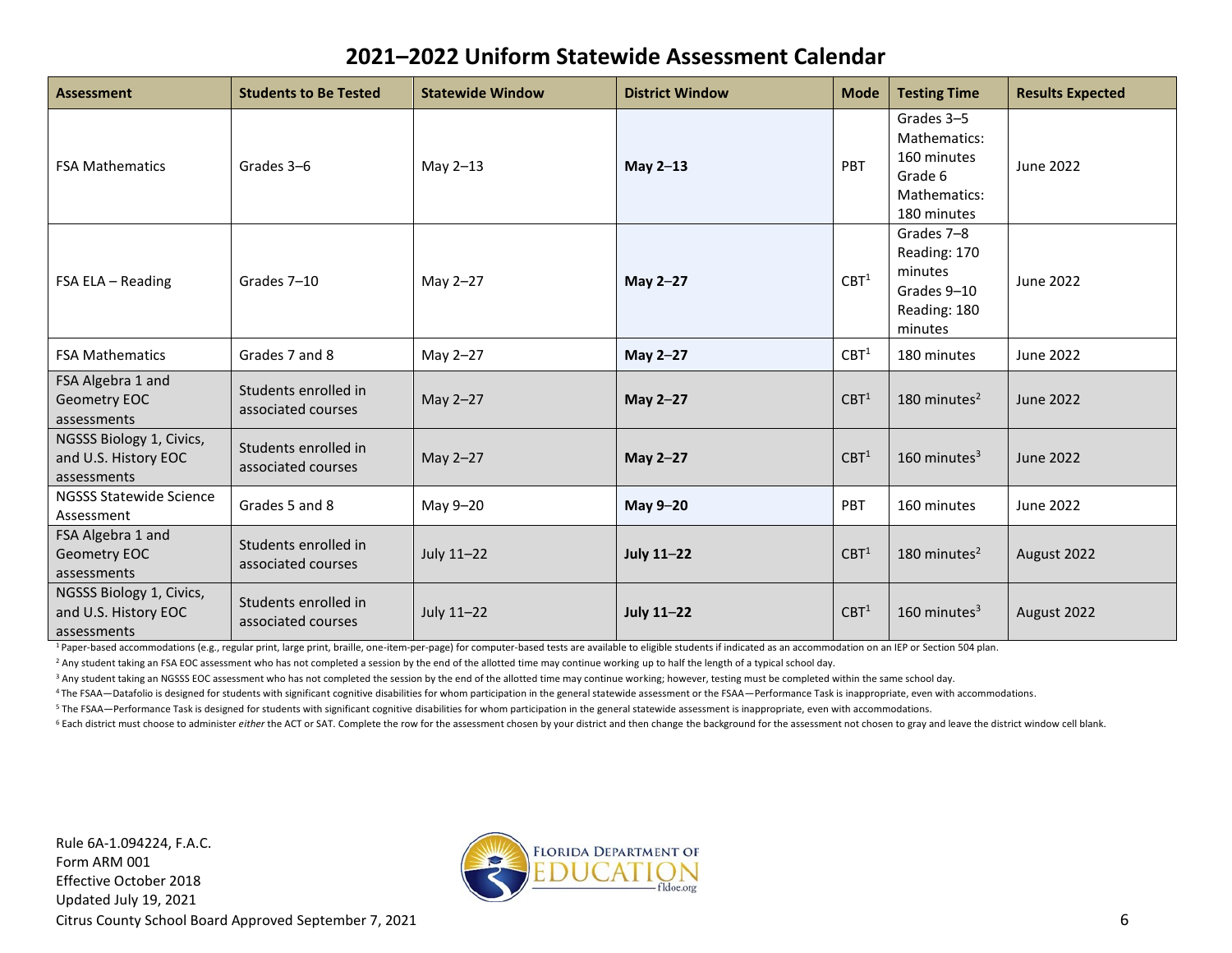### **4. Statewide Assessments for SELECT Students**

The following assessments are only intended for selected students/students in certain sub-groups. Tests included in this section are not administered to all students or, in some cases, are optional for students, the testing time for these tests should not be included in the total testing time calculated in Section 6.

| <b>Assessment</b>                                                              | <b>Applicable Students<sup>4</sup></b>                                                                         | <b>Statewide Window</b><br><b>District Window</b> |                                | <b>Mode</b>      | <b>Testing Time</b>                                                                                       | <b>Results Expected</b>                |
|--------------------------------------------------------------------------------|----------------------------------------------------------------------------------------------------------------|---------------------------------------------------|--------------------------------|------------------|-----------------------------------------------------------------------------------------------------------|----------------------------------------|
| FAIR                                                                           | Grades 3-12                                                                                                    | Assessment Period (AP) 1:<br>August 2-November 5  | N/A<br>CBT <sup>1</sup>        |                  | 45 minutes                                                                                                | 1 week after                           |
| PreACT                                                                         | Grade 10                                                                                                       | September-December                                | N/A<br><b>PBT</b>              |                  | 150 minutes                                                                                               | Approximately 2 weeks<br>after testing |
| ELA Grade 10 Retake -<br>Writing                                               |                                                                                                                | September 13-October 15                           | September 13-October 15        | CBT <sup>1</sup> | 120 minutes $2$                                                                                           | December 2021                          |
| ELA Grade 10 Retake -<br>Reading                                               |                                                                                                                | September 13-October 15                           | September 13-October 15        | CBT <sup>1</sup> | 180 minutes <sup>2</sup>                                                                                  | December 2021                          |
| FSAA-Performance Task <sup>6</sup><br>Grade 10 ELA and<br>Algebra 1 EOC Makeup |                                                                                                                | September 27-October 15                           | PBT<br>September 27-October 15 |                  | Varies/Untimed                                                                                            | December 2021                          |
| PSAT/NMSQT                                                                     | Grade 10                                                                                                       | October 13                                        | October 13<br><b>PBT</b>       |                  | 165 minutes                                                                                               | January 2022                           |
| <b>FAIR</b>                                                                    | Grades 3-12                                                                                                    | AP 2: November 8-February 11                      | N/A                            | CBT <sup>1</sup> | 45 minutes                                                                                                | 1 week after                           |
| <b>ACCESS for ELLs</b>                                                         | Grades K-12 currently<br>classified as ELL with "LY"<br>code                                                   | January 24-March 18                               | January 24-March 18            | <b>PBT</b>       | Kindergarten:<br>45 minutes<br>Grades 1-12:<br>$105 - 245$<br>minutes (varies<br>by grade-<br>level/tier) | June 2022                              |
| <b>Alternate ACCESS for ELLs</b>                                               | Grades 1-12 with<br>significant cognitive<br>disabilities and currently<br>classified as ELL with "LY"<br>code | January 24-March 18<br>January 24-March 18        |                                | PBT              | 80 minutes                                                                                                | <b>June 2022</b>                       |
| <b>FAIR</b>                                                                    | Grades 3-12                                                                                                    | AP 3: February 14-June 10                         | N/A                            | CBT <sup>1</sup> | 45 minutes                                                                                                | 1 week after                           |
| ELA Grade 10 Retake -<br>Writing                                               |                                                                                                                | February 21-March 11                              | February 22-March 11           | CBT <sup>1</sup> | 120 minutes $2$                                                                                           | May 2022                               |
| ELA Grade 10 Retake -<br>Reading                                               |                                                                                                                | February 21-March 11                              | February 22-March 11           | CBT <sup>1</sup> | 180 minutes $2$                                                                                           | May 2022                               |
| FSA Algebra 1 Retake<br>EOC <sup>5</sup>                                       |                                                                                                                | February 21-March 11                              | February 22-March 11           | CBT <sup>1</sup> | 180 minutes $2$                                                                                           | May 2022                               |

Rule 6A-1.094224, F.A.C. Form ARM 001 Effective October 2018 Updated July 19, 2021



Citrus County School Board Approved September 7, 2021 7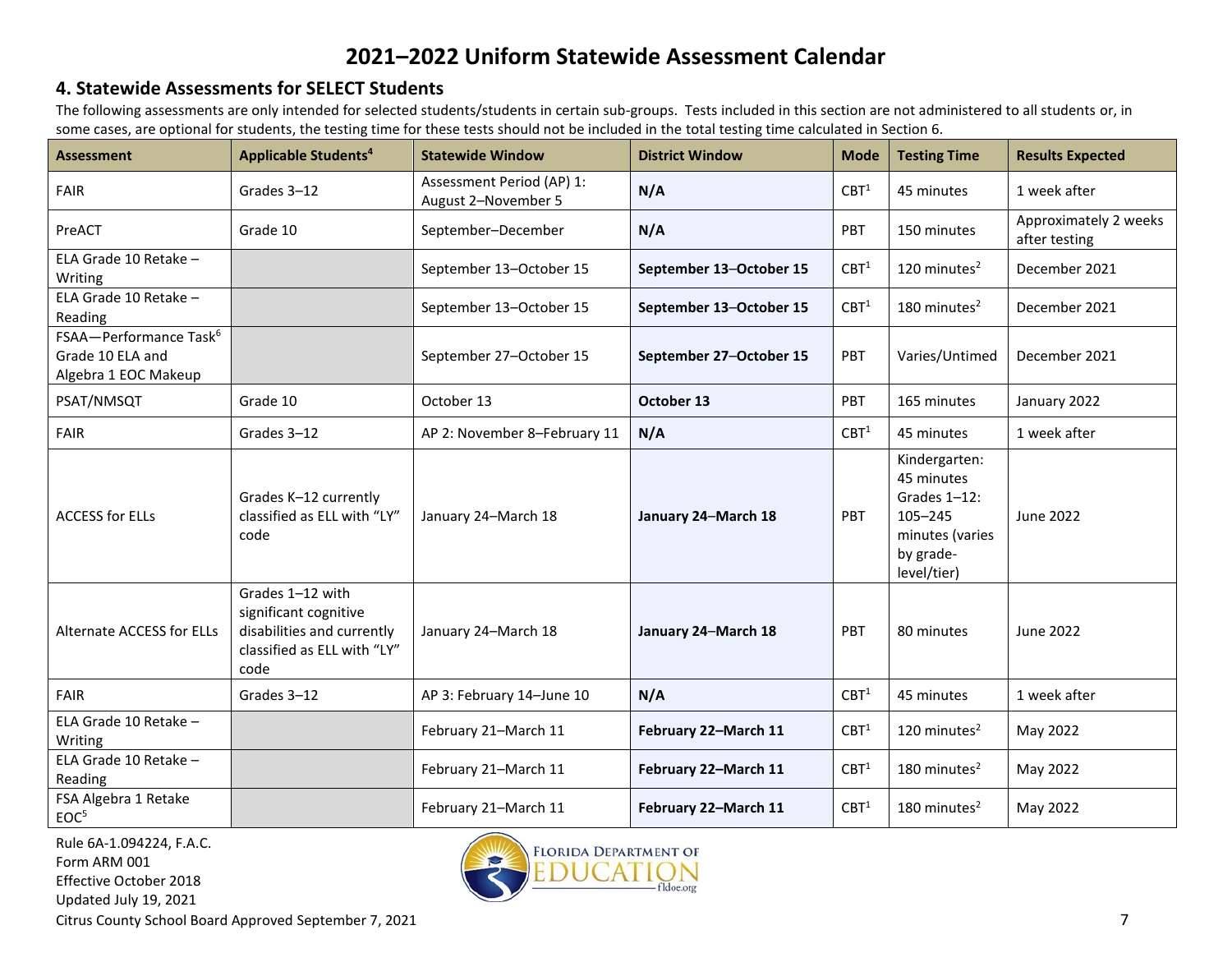<sup>1</sup> Paper-based accommodations (e.g., regular print, large print, braille, one-item-per-page) for computer-based tests are available to eligible students if indicated as an accommodation on an IEP or Section 504 plan.

<sup>2</sup> Any student taking an FSA ELA Retake or EOC assessment who has not completed a session by the end of the allotted time may continue working up to half the length of a typical school day.

<sup>3</sup> Any student taking an NGSSS EOC assessment who has not completed the session by the end of the allotted time may continue working; however, testing must be completed within the same school day.

<sup>4</sup> If indicated, "applicable students" relates to the sub-group(s) of students who may take that assessment; it does not indicate that all students throughout the state in that sub-group will take that assessment. Assessm student group is listed are available to students as needed but are not limited to any specific sub-group.

<sup>5</sup>The FSA Algebra 1 EOC Assessment is only offered as a separate Retake assessment during the Spring administration; students retaking the FSA Algebra 1 EOC in Fall, Winter, or Summer participate in the regular EOC admini

#### **5. District-Required Assessment Information**

| <b>Assessment</b>                                                                                                                       | <b>Students to Be Tested</b>                                               | <b>District Window</b>       | <b>Mode</b> | <b>Testing Time</b>            | <b>Results Expected</b> |
|-----------------------------------------------------------------------------------------------------------------------------------------|----------------------------------------------------------------------------|------------------------------|-------------|--------------------------------|-------------------------|
| Kindergarten Skills Card                                                                                                                | Grade K                                                                    | August-May                   | <b>PBT</b>  | Varies/Untimed                 | Monthly                 |
| iReady Math Standards Mastery &<br><b>District Formative Mini Test</b>                                                                  | Grades 2-5                                                                 | August-May                   | <b>CBT</b>  | Varies/Untimed                 | <b>Upon Completion</b>  |
| iReady Diagnostic Assessment ELA<br>& Math                                                                                              | Grades 1-5                                                                 | August 16-September 3        | <b>CBT</b>  | 160 mins combined              | <b>Upon Completion</b>  |
| iReady Diagnostic Assessment ELA<br>& Math                                                                                              | Kindergarten                                                               | August 30-September 17       | CBT         | 80 mins combined               | <b>Upon Completion</b>  |
| USA TestPrep Diagnostic ELA, Math,<br>Algebra, Geometry                                                                                 | Grades 6-12                                                                | August 30-September 17       | <b>CBT</b>  | 160 mins combined              | <b>Upon Completion</b>  |
| <b>ELA Portfolio</b>                                                                                                                    | Grade 3                                                                    | August 30-December 21        | CBT         | 120 mins                       | <b>Upon Completion</b>  |
| <b>District Formative Assessment -</b><br>Science                                                                                       | Grade 5                                                                    | August 30-December 21        | <b>CBT</b>  | 120 mins                       | <b>Upon Completion</b>  |
| iReady Growth Monitoring ELA &<br>Math                                                                                                  | Grades K-5                                                                 | October 4-29                 | CBT         | 30 minutes combined            | <b>Upon Completion</b>  |
| District Formative Assessment - ELA                                                                                                     | Grades 4-5                                                                 | <b>October 4-December 21</b> | CBT         | 120 mins                       | <b>Upon Completion</b>  |
| iReady Diagnostic Assessment ELA<br>& Math                                                                                              | Grades 1-5                                                                 | November 29-December 17      | <b>CBT</b>  | 160 mins combined              | <b>Upon Completion</b>  |
| Middle School End of Term<br>Assessments (EOT) - Agri-Science,<br>Technology, Business, Exploring<br>Music, Studio Art 1 & 2 and Health | Grades 6-8 (select students)<br>Students enrolled in associated<br>courses | December 6-21                | <b>CBT</b>  | 40 mins per enrolled<br>course | <b>Upon Completion</b>  |
| High School End of Term<br>Assessments (EOT)/ Finals                                                                                    | Grades 9-12                                                                | December 6-21                | <b>CBT</b>  | 90 mins per course             | <b>Upon Completion</b>  |
| USA TestPrep Diagnostic ELA and<br>Math, Algebra, Geometry                                                                              | Grades 6-12                                                                | December 6-21                | <b>CBT</b>  | 160 mins combined              | <b>Upon Completion</b>  |
| iReady Diagnostic Assessment ELA<br>& Math                                                                                              | Kindergarten                                                               | January 10-28                | CBT         | 80 mins combined               | <b>Upon Completion</b>  |

Rule 6A-1.094224, F.A.C. Form ARM 001 Effective October 2018 Updated July 19, 2021 Citrus County School Board Approved September 7, 2021 8

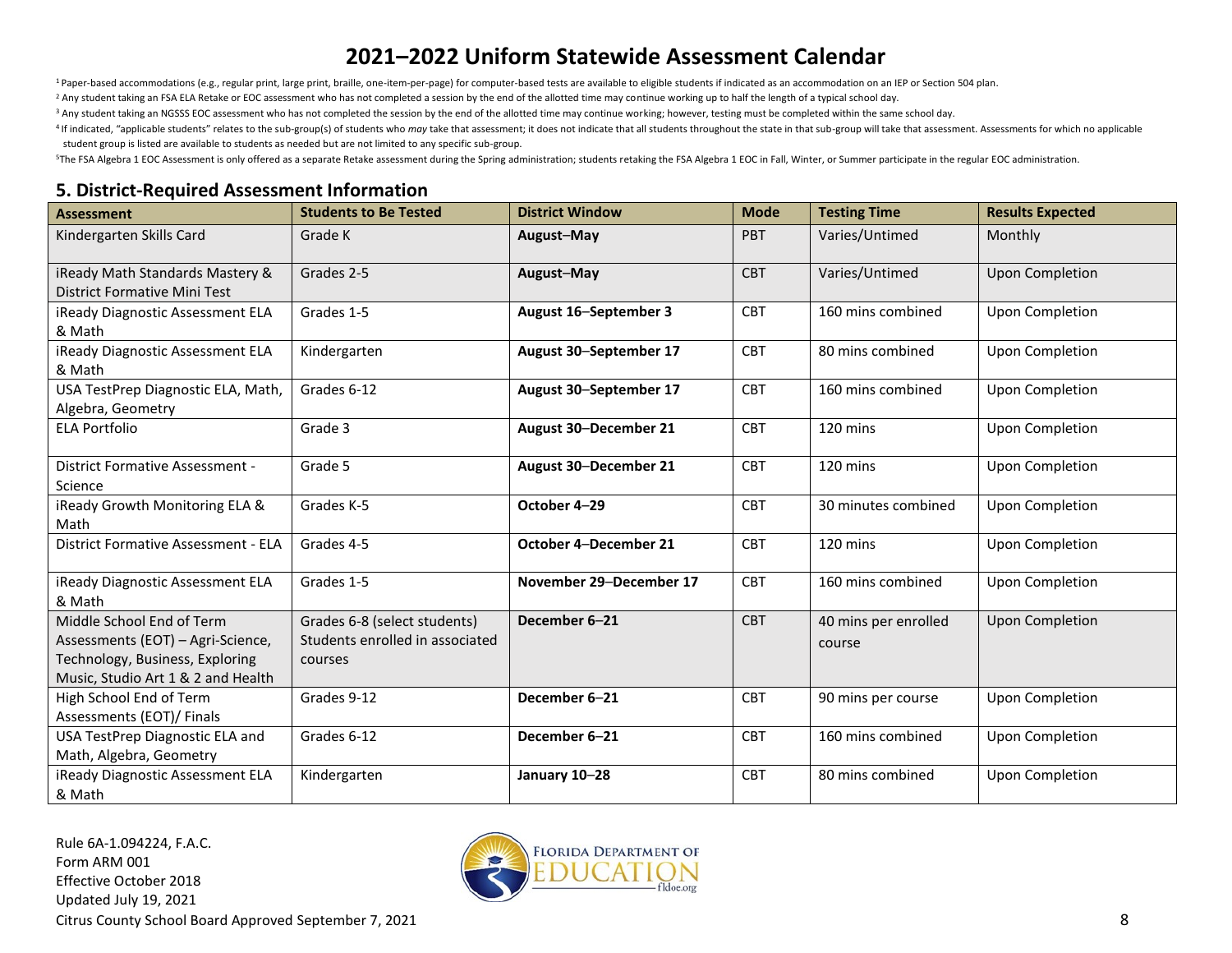| <b>Assessment</b>                                                                                                                                                                                                                                                                | <b>Students to Be Tested</b> | <b>District Window</b> | <b>Mode</b> | <b>Testing Time</b>            | <b>Results Expected</b> |
|----------------------------------------------------------------------------------------------------------------------------------------------------------------------------------------------------------------------------------------------------------------------------------|------------------------------|------------------------|-------------|--------------------------------|-------------------------|
| <b>ELA Portfolio</b>                                                                                                                                                                                                                                                             | Grade 3                      | January 10-March 25    | <b>CBT</b>  | 120 mins                       | <b>Upon Completion</b>  |
| District Formative Assessment - ELA                                                                                                                                                                                                                                              | Grades 4-5                   | January 10-March 25    | <b>CBT</b>  | 120 mins                       | <b>Upon Completion</b>  |
| <b>District Formative Assessment</b><br>- Science                                                                                                                                                                                                                                | Grade 5                      | January 10-April 8     | CBT         | 120 mins                       | <b>Upon Completion</b>  |
| iReady Growth Monitoring ELA &<br>Math                                                                                                                                                                                                                                           | Grades K-5                   | February 1-28          | CBT         | 30 mins combined               | <b>Upon Completion</b>  |
| USA TestPrep Diagnostic ELA and<br>Math, Algebra, Geometry                                                                                                                                                                                                                       | Grades 6-12                  | <b>March 14-25</b>     | CBT         | 160 mins combined              | <b>Upon Completion</b>  |
| iReady Diagnostic Assessment ELA<br>& Math                                                                                                                                                                                                                                       | Grades 1-5                   | April 11-May 20        | <b>CBT</b>  | 160 mins combined              | <b>Upon Completion</b>  |
| iReady Diagnostic Assessment ELA<br>& Math                                                                                                                                                                                                                                       | Kindergarten                 | April 19-May 20        | <b>CBT</b>  | 80 mins combined               | <b>Upon Completion</b>  |
| <b>ELA Portfolio</b>                                                                                                                                                                                                                                                             | Grade 3                      | April 19-May 27        | <b>CBT</b>  | 120 mins                       | <b>Upon Completion</b>  |
| District Data Source Assessment-<br>Art, Music and PE                                                                                                                                                                                                                            | Grade 2                      | April 19-May 27        | <b>CBT</b>  | 90 min combined                | Close of window         |
| Middle School End of Term<br>Assessment (EOT)-<br>Science (grades 6 & 7)<br>US History (grade 6)<br>World History (grade 8)<br>Electives (2 per student): PE, Agri-<br>Science, AVID, Band, Business,<br>Chorus, Exploring Music, Gifted,<br>Health, Journalism, Art, Technology | Grades 6-8                   | May 2-27               | CBT         | 40 mins per enrolled<br>course | Close of window         |
| High School End of Term<br>Assessments (EOT)/ Finals                                                                                                                                                                                                                             | Grades 9-12                  | May 2-27               | CBT         | 90 mins per course             | Close of window         |